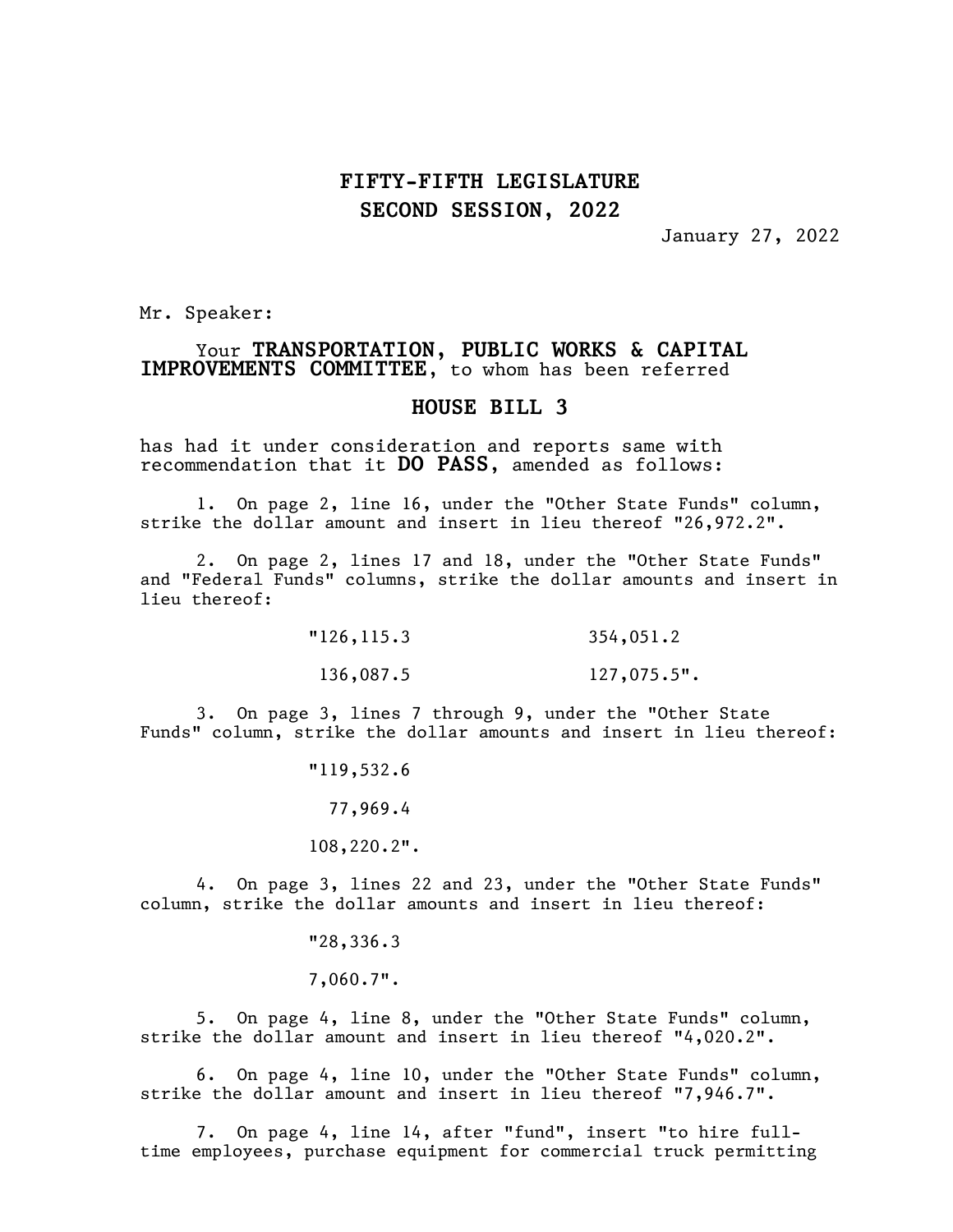## FIFTY-FIFTH LEGISLATURE SECOND SESSION, 2022

HTPWC/HB 3 Page 2

and maintain and fund capital improvements for the ports-of-entry facilities".

8. On page 4, between lines 17 and 18, insert:

"SECTION 5. FISCAL YEAR 2022 BALANCES--NONREVERSION.-- Encumbered balances in the project design and construction program, the highway operations program and the modal program of the department of transportation at the end of fiscal year 2022 from appropriations made from other state funds and federal funds shall not revert and may be expended in fiscal year 2023.

SECTION 6. BUDGET ADJUSTMENTS.--

A. In fiscal year 2022, the department of transportation may request budget increases up to thirty-five million dollars (\$35,000,000) from other state funds and fund balances to meet federal matching requirements and for debt services and related costs, intergovernmental agreements, lawsuits and construction- and maintenance-related costs.

B. In fiscal year 2023, the department of transportation may request program transfers between the project design and construction program, the highway operations program, the business support program and the modal program for costs related to engineering, construction, maintenance services and grant agreements; may request program transfers into the personnel services and employee benefits category for the prospective salary increase and the employer's share of applicable taxes and retirement benefits; may request budget increases up to eighty-five million dollars (\$85,000,000) for other state funds and fund balances to meet federal matching requirements and for debt services and related costs, intergovernmental agreements, lawsuits and construction- and maintenance-related costs; and may request budget increases of sixty million dollars (\$60,000,000) from fund balances to mitigate emergency road conditions in transportation district two.".

9. Revise all totals and subtotals to correspond with these amendments.,

and thence referred to the APPROPRIATIONS & FINANCE COMMITTEE.